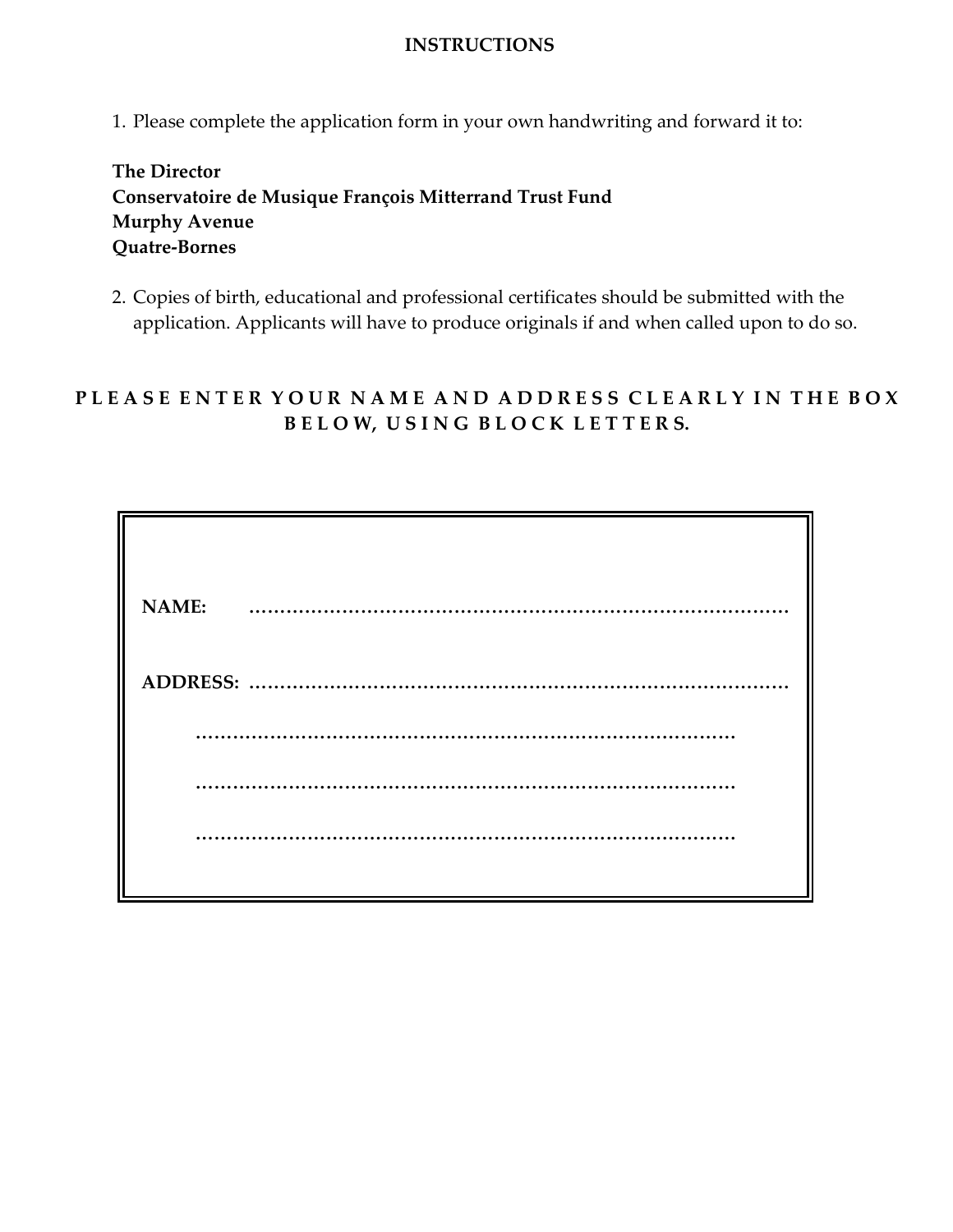$\frac{1}{\sqrt{1-\frac{1}{2}}}$ 

## **Conservatoire National de Musique François-Mitterrand Trust Fund<br>APPLICATION FOR APPOINTMENT**

|                                                                      | FOR OFFICIAL USE<br><b>INDEX No.</b>                                            |  |  |  |  |  |  |  |
|----------------------------------------------------------------------|---------------------------------------------------------------------------------|--|--|--|--|--|--|--|
| 2. SURNAME (in block letters)                                        | Acknowledged on<br>Maiden name (if applicable):                                 |  |  |  |  |  |  |  |
| <b>OTHER NAMES</b> (in block letters)                                | Marital Status: Gender:<br>Initials                                             |  |  |  |  |  |  |  |
| 3. FULL RESIDENTIAL ADDRESS (in block letters):                      |                                                                                 |  |  |  |  |  |  |  |
|                                                                      |                                                                                 |  |  |  |  |  |  |  |
|                                                                      |                                                                                 |  |  |  |  |  |  |  |
|                                                                      |                                                                                 |  |  |  |  |  |  |  |
| 6. Detailed results of CAMBRIDGE<br><b>SCHOOL CERTIFICATE</b>        | Detailed results of LONDON GENERAL OF<br>EDUCATION (Ordinary level)             |  |  |  |  |  |  |  |
| Year<br><b>Examination Centre No.</b><br>Index No.<br>Month          | <b>Examination Centre No.</b><br>Index No.<br>Year                              |  |  |  |  |  |  |  |
| <br>Grade<br>Subject                                                 | Subject<br>Grade                                                                |  |  |  |  |  |  |  |
|                                                                      | .                                                                               |  |  |  |  |  |  |  |
|                                                                      |                                                                                 |  |  |  |  |  |  |  |
|                                                                      |                                                                                 |  |  |  |  |  |  |  |
|                                                                      | .                                                                               |  |  |  |  |  |  |  |
| SC                                                                   |                                                                                 |  |  |  |  |  |  |  |
| 7. Detailed results of HIGHER SCHOOL<br><b>CERTIFICATE</b>           | Detailed results of LONDON GENERAL<br>CERTIFICATE OF EDUCATION (Advanced Level) |  |  |  |  |  |  |  |
| <b>Examination Centre</b><br>No. Index No.<br>Year<br>Month $\ldots$ | Examination Centre No. Index No.<br>Year                                        |  |  |  |  |  |  |  |
| .<br><b>SUBJECTS PASSED</b>                                          | <b>SUBJECTS PASSED</b>                                                          |  |  |  |  |  |  |  |
| Principal Level Grade Subsidiary Level Grade                         | Advanced Level Grade<br>Ordinary Level<br>Grade                                 |  |  |  |  |  |  |  |
| <br>                                                                 | .                                                                               |  |  |  |  |  |  |  |
| <br>General Paper                                                    |                                                                                 |  |  |  |  |  |  |  |
| HSC Results                                                          |                                                                                 |  |  |  |  |  |  |  |